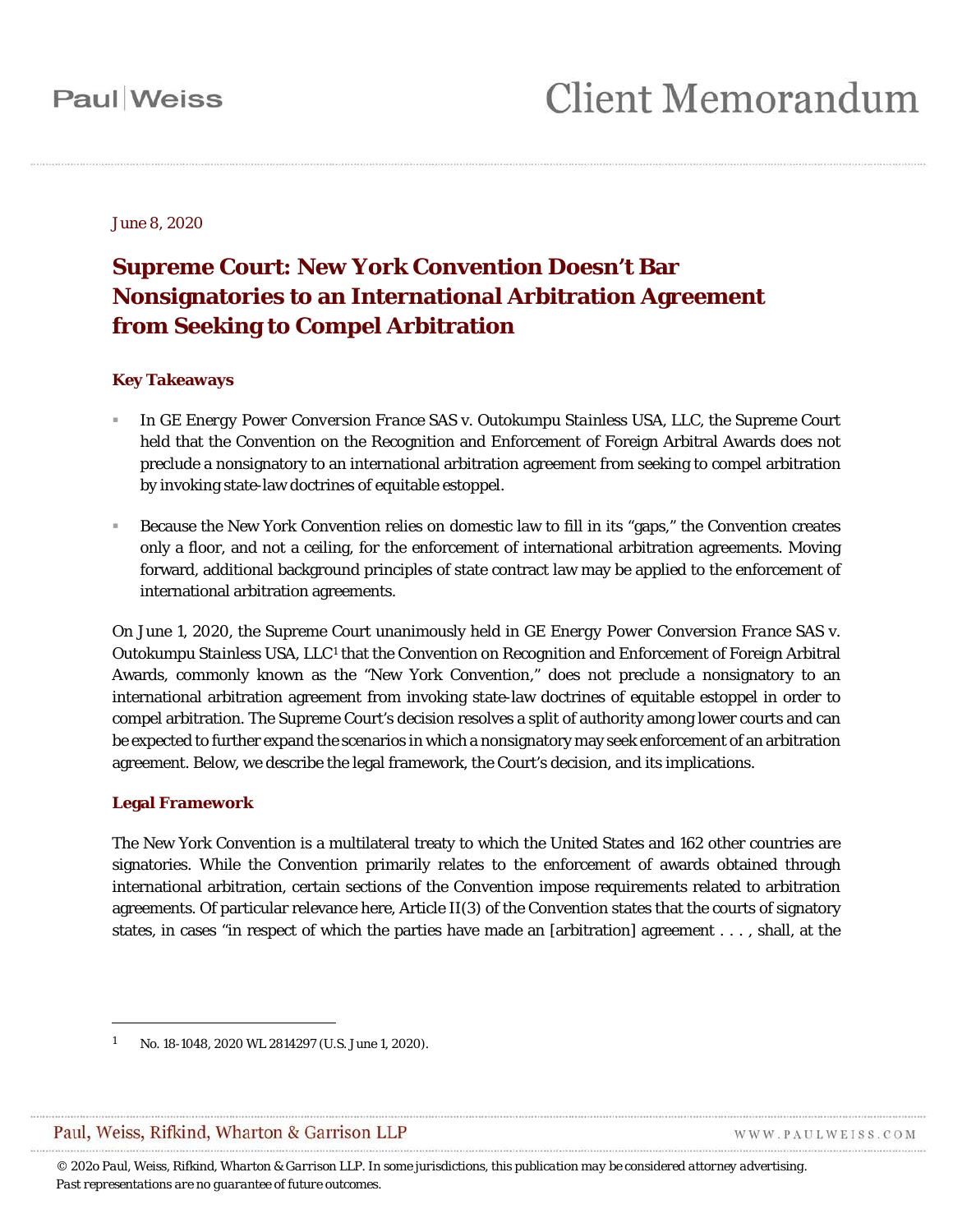## **Paul** Weiss

request of one of the parties, refer the parties to arbitration, unless [the court] finds that the said agreement is null and void, inoperative or incapable of being performed."[2](#page-1-0)

Congress implemented the New York Convention in Chapter 2 of the Federal Arbitration Act.[3](#page-1-1) That chapter grants federal courts jurisdiction over actions governed by the Convention and provides that "Chapter 1 [of the Arbitration Act] applies to actions and proceedings brought under [Chapter 2] to the extent that [Chapter 1] is not in conflict with [Chapter 2] or the Convention."[4](#page-1-2)

Chapter 1 of the Arbitration Act contains Section 2, the Act's primary substantive provision. Section 2 provides that written arbitration agreements "shall be . . . enforceable, save upon such grounds as exist at law or in equity for the revocation of any contract."<sup>[5](#page-1-3)</sup> The Supreme Court has previously held that Section 2 places arbitration agreements "upon the same footing as other contracts"[6](#page-1-4) and does not "alter background principles of state contract law regarding the scope of agreements (including the question of who is bound by them)."[7](#page-1-5)

#### **Background and Procedural History**

The petitioner in *GE Energy* was a subcontractor that had designed, manufactured and supplied certain motors for a steel mill in Alabama; the respondent was the owner of the mill. The dispute between the parties arose when the motors allegedly failed, prompting the mill owner to file suit against the subcontractor in Alabama state court.

After removing the case to federal district court, the subcontractor filed a motion to dismiss and compel arbitration. In the motion, the subcontractor relied on an arbitration provision in several contracts between the general contractor and the prior owner of the steel mill. The subcontractor was not a signatory to those agreements, but it contended, among other things, that it could enforce the agreement under the state-law doctrine of equitable estoppel.

The district court granted the subcontractor's motion to dismiss and compel arbitration, but the Eleventh Circuit reversed. The Eleventh Circuit interpreted the New York Convention to include a "requirement that the parties *actually sign* an agreement to arbitrate their disputes in order to compel arbitration."[8](#page-1-6) Because

 $\overline{a}$ 

- <span id="page-1-4"></span><sup>6</sup> Volt Info. Scis., Inc. v. Bd. of Trustees of Leland Stanford Junior Univ., 489 U.S. 468, 474 (1989).
- <span id="page-1-5"></span><sup>7</sup> *Arthur Andersen LLP* v. *Carlisle*, 556 U.S. 624, 630 (2009).
- <span id="page-1-6"></span><sup>8</sup> *Outokumpu Stainless USA, LLC* v. *Converteam SAS,* 902 F.3d 1316, 1326 (11th Cir. 2018) (emphasis in original).

<span id="page-1-0"></span><sup>2 21</sup> U.S.T. 2517, 2519, T.I.A.S. No. 6997.

<span id="page-1-1"></span><sup>3</sup> 9 U.S.C. § 201-208.

<span id="page-1-2"></span><sup>4</sup> 9 U.S.C.A. § 208.

<span id="page-1-3"></span><sup>5</sup> 9 U.S.C.A. § 2.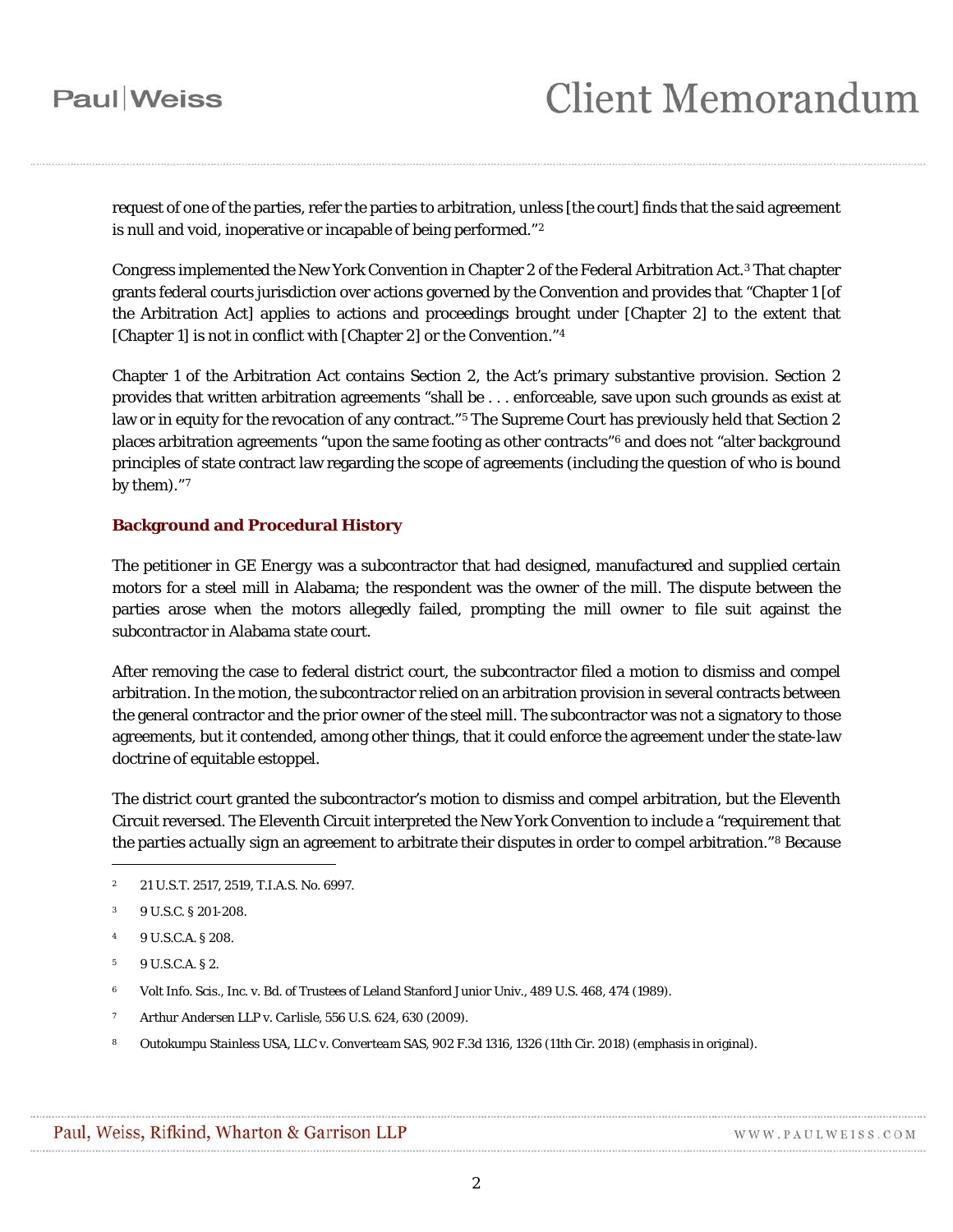the subcontractor was "undeniably not a signatory to the [c]ontracts," the court deemed that requirement not satisfied.[9](#page-2-0) The court then held that a nonsignatory to an arbitration agreement covered by the Convention could not rely on state-law doctrines of equitable estoppel because application of such doctrines would conflict with the signatory requirement.

The Eleventh Circuit's decision deepened a conflict among the courts of appeals regarding the question whether the New York Convention precludes the application of state-law doctrines of equitable estoppel.<sup>[10](#page-2-1)</sup> The Supreme Court granted certiorari.

#### **The Supreme Court's Decision**

In a unanimous decision authored by Justice Thomas, the Supreme Court reversed the Eleventh Circuit's decision. The Court held that, because "[t]he text of the New York Convention does not address whether nonsignatories may enforce arbitration agreements under domestic doctrines such as equitable estoppel," there is no conflict between the New York Convention and the application of such doctrines that would preclude their application under the Arbitration Act.[11](#page-2-2)

The Court began by noting that Section 2 of the Arbitration Act "permits a nonsignatory to rely on state-law equitable estoppel doctrines to enforce an arbitration agreement." [12](#page-2-3) And because Section 2 applies to actions governed by the New York Convention "to the extent that [the two are] not in conflict," the Court explained that the question to be resolved was whether any provision of the New York Convention in fact conflicted with those state-law doctrines.[13](#page-2-4)

Examining the text of the New York Convention, its negotiating and drafting history, and the understanding of parties to the Convention after ratification, the Court held that no conflict was present. The Court stressed that, while Article II(3) requires courts "[to] refer the parties to arbitration" if they have entered into a written arbitration agreement, that provision created a floor, not a ceiling, for the enforcement of those agreements. That is, because Article II(3) lacks any exclusionary language, it "does not prevent the application of domestic laws that are more generous in enforcing arbitration agreements."[14](#page-2-5) To the contrary,

 $\overline{a}$ 

<span id="page-2-5"></span><sup>14</sup> *Id.* at \*5.

<span id="page-2-0"></span><sup>9</sup> *Ibid.*

<span id="page-2-1"></span><sup>10</sup> Compare *id.,* and *Yang* v. *Majestic Blue Fisheries, LLC*, 876 F.3d 996, 1001–02 (9th Cir. 2017), with *Aggarao* v. *MOL Ship Mgmt. Co*., 675 F.3d 355, 375 (4th Cir. 2012), and *Sourcing Unlimited, Inc.* v. *Asimco Int'l, Inc.*, 526 F.3d 38, 48 (1st Cir. 2008).

<span id="page-2-2"></span><sup>11</sup> GE Energy Power Conversion France SAS, Corp. v. Outokumpu Stainless USA, LLC, No. 18-1048, 2020 WL 2814297, at \*2 (U.S. June 1, 2020).

<span id="page-2-3"></span><sup>12</sup> *Id.* at \*4.

<span id="page-2-4"></span><sup>13</sup> *Ibid.*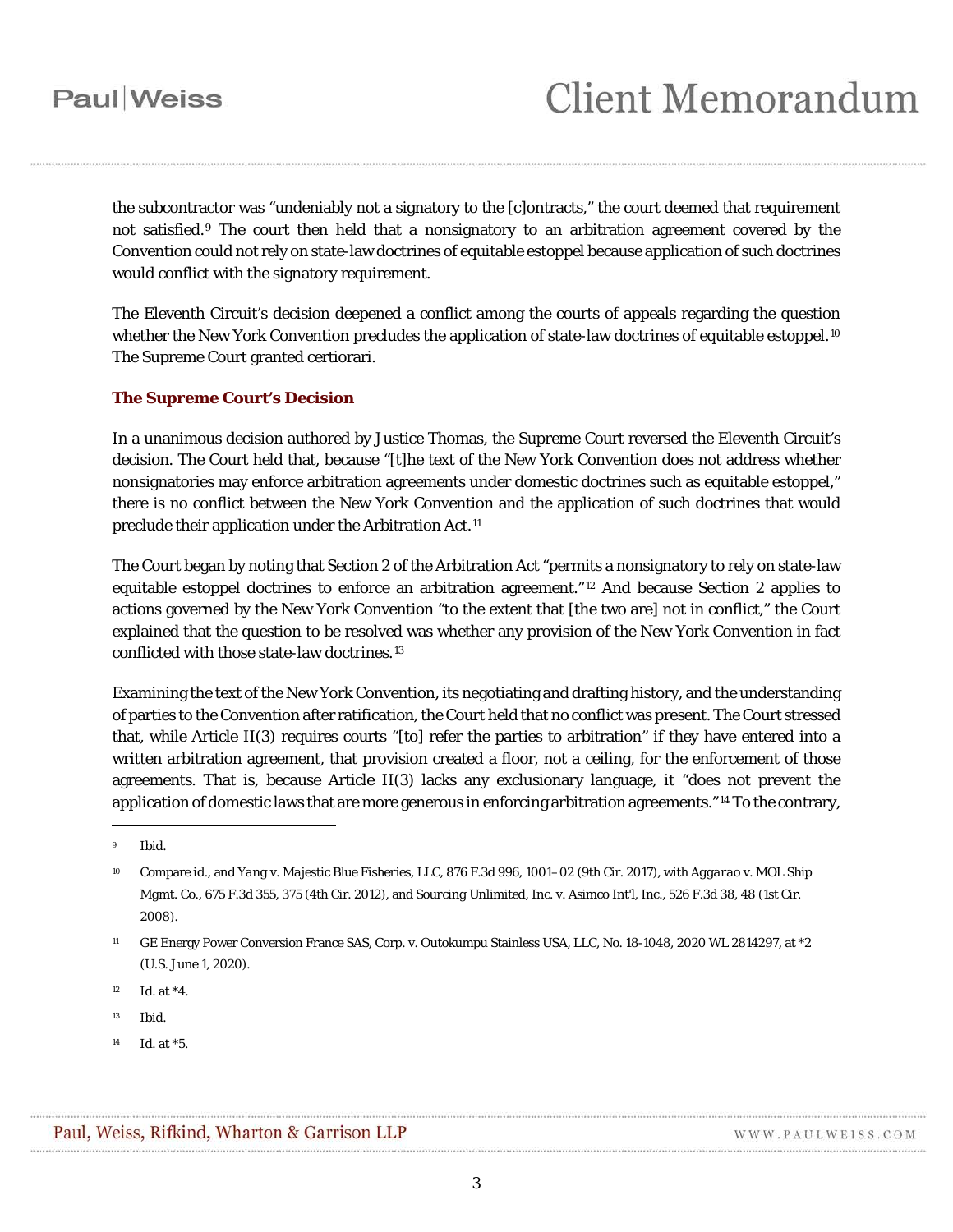the Court explained that the New York Convention "requires courts to rely on domestic law to fill [in its] gaps."[15](#page-3-0) Although the Court primarily relied on the text of the Convention to reach its decision, the Court also explained that the negotiating and drafting history, as well as the post-ratification understanding, confirmed the Court's reading.[16](#page-3-1)

After holding that the New York Convention did not conflict with the enforcement of arbitration agreements by nonsignatories through equitable estoppel, the Court remanded the case to the Eleventh Circuit to determine whether the applicable state law of equitable estoppel permitted enforcement of the particular arbitration agreements at issue.[17](#page-3-2)

Justice Sotomayor wrote a short concurring opinion. She stated that, while the New York Convention "does not categorically prohibit the application of domestic doctrines, such as equitable estoppel," the Arbitration Act limits their application based upon the fundamental principle that arbitration is a matter of consent.<sup>[18](#page-3-3)</sup>

#### **Implications**

The unanimous decision in *GE Energy* reinforces the ability of nonsignatories to an arbitration agreement to demand arbitration under state-law doctrines of equitable estoppel. Previously, in *Arthur Andersen* v. *Carlisle*, the Court permitted the application of equitable estoppel under Section 2 of the Arbitration Act. Through *GE Energy*, the Court has now also held that Chapter 2 of the Arbitration Act also permits the application of equitable estoppel, removing the New York Convention as a potential bar for the enforcement of arbitration agreements by nonsignatories where that doctrine applies. The combination of *Arthur Andersen* and *GE Energy* solidifies the place of equitable estoppel in federal arbitration jurisprudence.

Although the Court's decision explicitly pertains to equitable estoppel, language in the opinion suggests that the Court views state law as playing a significant role in cases implicating the New York Convention. The Court's decision is premised on the view that the New York Convention "requires courts to rely on domestic law to fill [in its] gaps," and, consequently, the Convention does not "preclude[] the use of domestic law to enforce arbitration agreements."[19](#page-3-4) The Court thus held that the New York Convention sets certain minimum thresholds with respect to the enforcement of international arbitration agreements, but that state law can permissibly go beyond these minimum thresholds. As a result, *GE Energy* potentially clears the way for the

 $\overline{a}$ 

<span id="page-3-0"></span><sup>15</sup> *Ibid*.

<span id="page-3-1"></span><sup>16</sup> *Id.* at \*6.

<span id="page-3-2"></span><sup>17</sup> *Id.* at \*7–8.

<span id="page-3-3"></span><sup>18</sup> *Id.* at \*8.

<span id="page-3-4"></span><sup>19</sup> *Id.* at \*5.